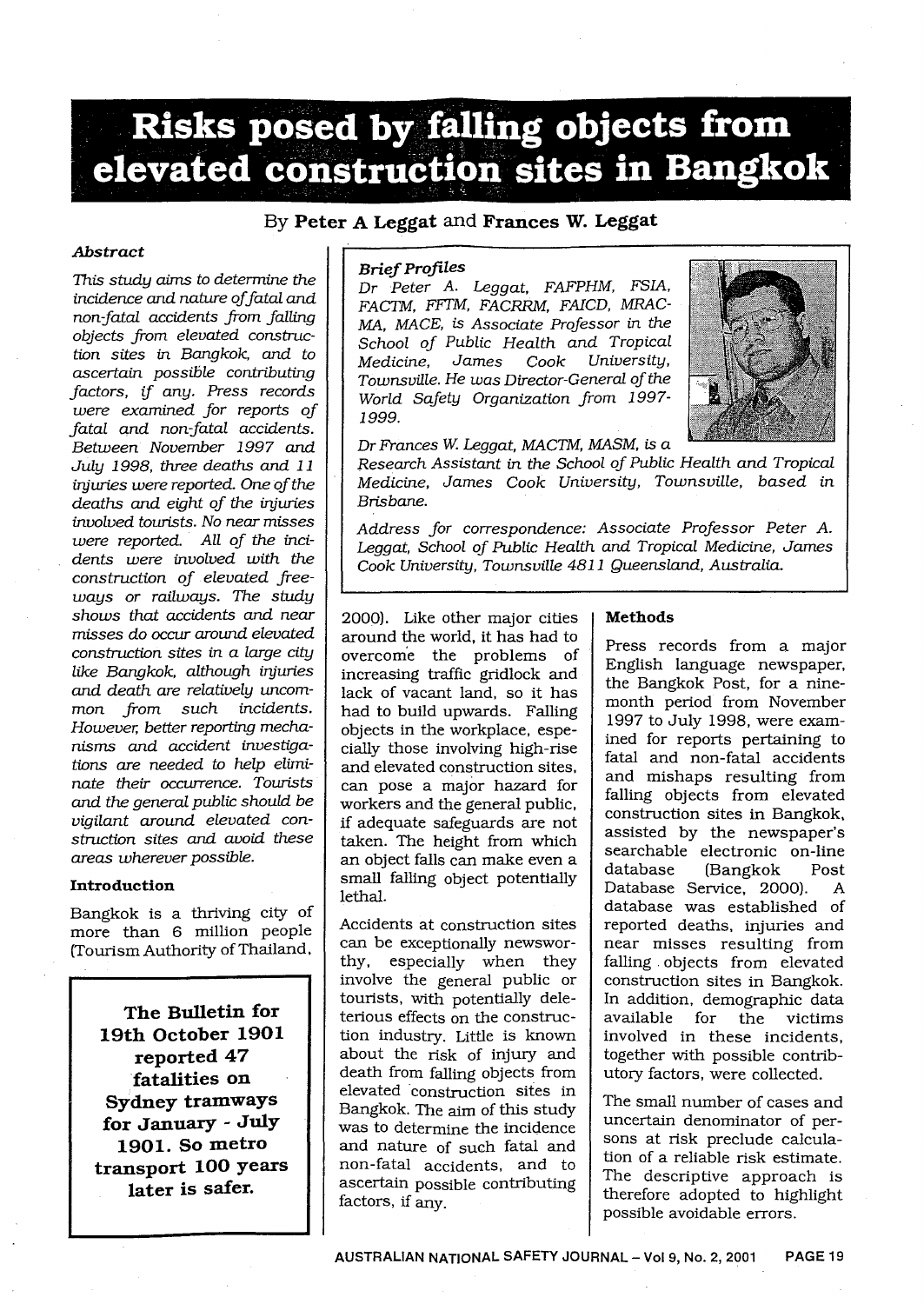*Table* 1. *Summary of reported* incidents *resulting* in *deaths and injuries from falling objects in Thailandfrom November 1997-July 1998* 

| Date      | Place of incident                                                                            | Type of incident                                                                                                                                                    | Agency           | <b>Time</b> | Outcome                                                  |
|-----------|----------------------------------------------------------------------------------------------|---------------------------------------------------------------------------------------------------------------------------------------------------------------------|------------------|-------------|----------------------------------------------------------|
| $-.11.97$ | Elevated Bang Na-<br>Chon Buri<br>expressway under<br>construction                           | Steel beam fell on minivan<br>carrying Malaysian tourists                                                                                                           | Steel beam       | N/A         | One death and<br>six injuries<br>(Malaysian<br>tourists) |
| 12.97     | Elevated Bang Na-<br>Chon Buri<br>expressway under<br>construction                           | Steel sheet from crane fell on<br>police motorcyclist                                                                                                               | Steel sheet      | N/A         | One death<br>(Thai)                                      |
| 24.12.97  | Elevated railway<br>under construction<br>near train platform-<br>Sukhumvit Road,<br>Bangkok | One female was hit on the<br>head with a winch nut, which<br>fell from train platform-had<br>persistent headache for<br>2months - spent 10,000 baht<br>on treatment | Winch nut        | N/A         | One injured<br>(Thai)                                    |
| 3.98      | Elevated railway<br>under construction,<br>Sukhumvit Road,<br>Bangkok                        | Steel girder fell from platform<br>crushing taxi-driver                                                                                                             | Steel girder     | N/A         | One death<br>(Thai)                                      |
| 6.4.98    | Elevated Bang Na-<br>Chon Buri<br>expressway under<br>construction                           | Truck-driver injured when iron<br>rod fell and pierced windshield                                                                                                   | Iron rod         | N/A         | One injury<br>(Thai)                                     |
| $-.6.98$  | Elevated railway<br>under construction<br>Sukhumvit Road,<br>Bangkok                         | Railway worker was hit by<br>flying concrete chip<br>Worker injured.                                                                                                | Concrete<br>chip | N/A         | One injured<br>(Thai)                                    |
| 27.7.98   | Elevated railway<br>under construction<br>Sukhumvit Road,<br>Bangkok                         | Pedestrians hit by steel cable<br>which fell from elevated rail<br>platform                                                                                         | Steel cable      | PM          | Two injuries<br>(Germans)                                |

#### Results

Between November 1997 and July 1998, three deaths and 11 injuries were reported as a result of accidents involving falling objects from elevated construction sites in Bangkok, which have been detailed in Table 1. One of the deaths and eight of the injuries involved tourists. No near misses were reported. All of the incidents were involved with construction of elevated freeways or railways. Three of the accidents occurred at elevated freeway construction sites and four of the accidents occurred at elevated railway construction sites. Six of the falling objects involved in the accidents described were made of steel.

## Discussion

This descriptive study or case series shares the limitations inherent to studies utilizing retrospective data sources not specifically designed for research; in this case, press reports. A second English language newspaper available in Thailand was not examined, however it is likely that both newspapers based their stories on the same official press releases. The findings of this

study must however be interpreted cautiously as what is reported in newspapers may not always be accurate. It is almost certain that the press reports were very strongly biased towards accidents that caused more serious injuries or death. Hence, newspapers may not necessarily report all incidents, especially injuries and near misses, which may not be newsworthy. The period of the study was restricted to approximately one year. The study was also restricted to one city in one country and the results of this study should not be interpreted to mean that the

PAGE 20 AUSTRALIAN NATIONAL SAFETY JOURNAL - Vol 9, No. 2, 2001